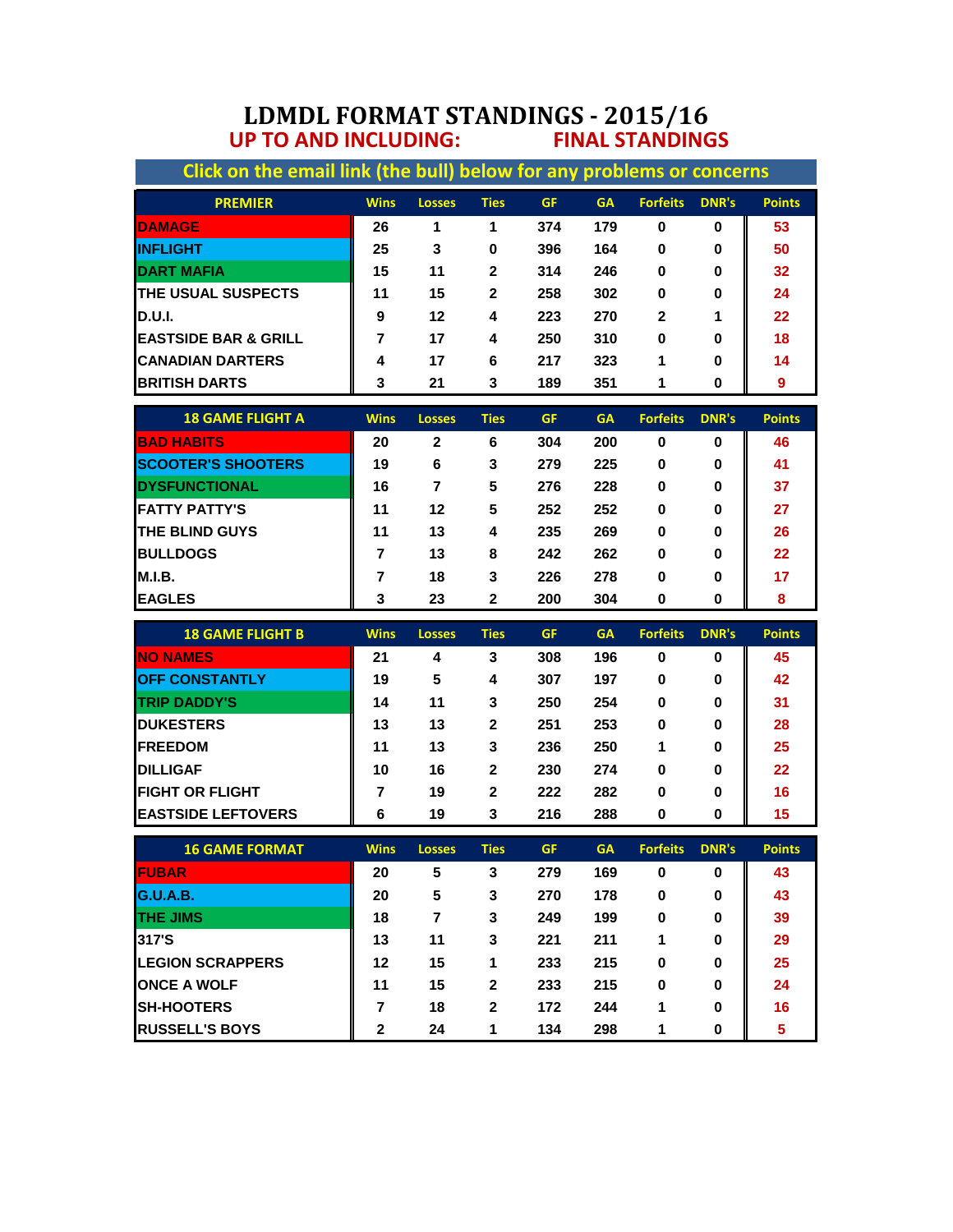## **LDMDL FORMAT STANDINGS - 2015/16 UP TO AND INCLUDING: FINAL STANDINGS**

| Click on the email link (the bull) below for any problems or concerns |                |                |                |           |           |                 |              |               |
|-----------------------------------------------------------------------|----------------|----------------|----------------|-----------|-----------|-----------------|--------------|---------------|
| <b>12 GAME FLIGHT A</b>                                               | <b>Wins</b>    | <b>Losses</b>  | <b>Ties</b>    | <b>GF</b> | <b>GA</b> | <b>Forfeits</b> | <b>DNR's</b> | <b>Points</b> |
| <b>FIRST CUT</b>                                                      | 12             | 6              | 10             | 179       | 157       | $\bf{0}$        | 0            | 34            |
| <b>CANADIAN PRIDE</b>                                                 | 13             | 8              | $\overline{7}$ | 183       | 153       | $\bf{0}$        | $\bf{0}$     | 33            |
| <b>RUNT CLUB</b>                                                      | 13             | 9              | 6              | 176       | 160       | 0               | 0            | 32            |
| <b>DRIVE BY'S</b>                                                     | 10             | 10             | 8              | 171       | 165       | $\bf{0}$        | 0            | 28            |
| <b>THE LEFTOVERS</b>                                                  | 9              | 10             | 9              | 164       | 172       | 0               | 0            | 27            |
| <b>HITS &amp; MISSES</b>                                              | 8              | 10             | 10             | 169       | 167       | $\bf{0}$        | $\bf{0}$     | 26            |
| <b>PERISHERS</b>                                                      | 8              | 11             | 9              | 162       | 174       | 0               | 0            | 25            |
| <b>MacMASTER CHEV</b>                                                 | 6              | 15             | 7              | 140       | 196       | 0               | 0            | 19            |
| <b>12 GAME FLIGHT B</b>                                               | <b>Wins</b>    | <b>Losses</b>  | <b>Ties</b>    | <b>GF</b> | <b>GA</b> | <b>Forfeits</b> | <b>DNR's</b> | <b>Points</b> |
| <b>IDART DYNASTY</b>                                                  | 18             | $\overline{7}$ | 3              | 213       | 123       | $\mathbf 0$     | 0            | 39            |
| <b>NOT "the" PINHEADS</b>                                             | 15             | 8              | 5              | 179       | 157       | $\mathbf 0$     | 0            | 35            |
| <b>INLAW OUTLAW</b>                                                   | 13             | $\overline{7}$ | $\overline{7}$ | 171       | 153       | 1               | 0            | 33            |
| <b>FLIGHTS OF FURY</b>                                                | 8              | 12             | 8              | 164       | 172       | $\bf{0}$        | 0            | 24            |
| <b>DARTS OF HAZARD</b>                                                | $\overline{7}$ | 16             | 5              | 143       | 193       | $\bf{0}$        | 0            | 19            |
| <b>TIN MEN</b>                                                        | 6              | 14             | 6              | 138       | 174       | $\mathbf{2}$    | 0            | 18            |
|                                                                       |                |                |                |           |           |                 |              |               |
|                                                                       |                |                |                |           |           |                 |              |               |
| <b>12 GAME FLIGHT C</b>                                               | <b>Wins</b>    | <b>Losses</b>  | <b>Ties</b>    | <b>GF</b> | <b>GA</b> | <b>Forfeits</b> | <b>DNR's</b> | <b>Points</b> |
| <b>ISNIPERS</b>                                                       | 17             | 5              | 6              | 203       | 133       | $\bf{0}$        | 0            | 40            |
| <b>WHO CARES</b>                                                      | 15             | 5              | 8              | 192       | 144       | 0               | 0            | 38            |
| <b>WHISKEY BUSINESS</b>                                               | 15             | $\overline{7}$ | 6              | 180       | 156       | 0               | 0            | 36            |
| <b>WSCLS</b>                                                          | 8              | 12             | 8              | 165       | 171       | 0               | 0            | 24            |
| <b>WOLFPACK</b>                                                       | 5              | 16             | 5              | 137       | 175       | $\mathbf{2}$    | 0            | 15            |
| <b>McMACS</b>                                                         | 5              | 18             | 5              | 131       | 205       | 0               | 0            | 15            |
|                                                                       |                |                |                |           |           |                 |              |               |